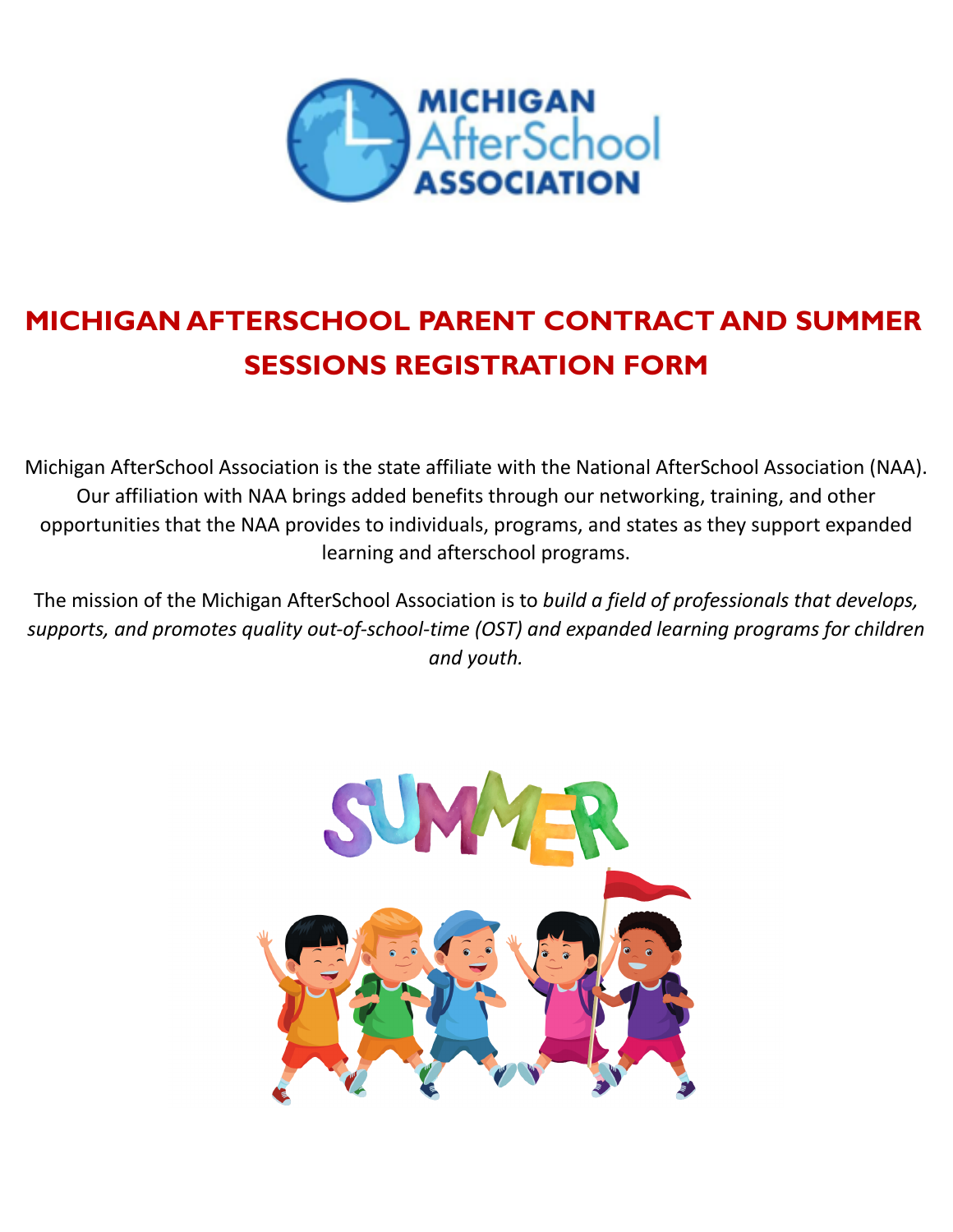## **PARENTAL CHECKLIST**

Please note that if you hand in an incomplete package it will NOT BE ACCEPTED and A SPOT WILL NOT BE RESERVED.

Packages submitted to us are not accepted unless they are accompanied by the following items:

- $\Box$  Completed Membership Agreement
- $\Box$  Completed Consent to Use Information and Photographs Form
- $\Box$  Completed Summer Session Application pages (3)
- $\Box$  Completed Allergy Form
- $\Box$  Completed Asthma Form
- $\Box$  Completed Registration Information Form
- $\Box$  Completed Permission for Outdoor Play & Field Trips and Sunscreen Form
- $\square$  Completed All About Me Form
- $\Box$  Completed Parent Contract Acknowledgement Form
- $\Box$  Parent Notification of the Licensing Book
- $\Box$  ALL pages of Application Package must be initialed by parent/guardian
- $\Box$  A NON REFUNDABLE check for the amount of your first two weeks will be required at the time of application to hold your spot.

Payments may be made through check, cash, and credit card.

#### **MAA - PARENT/GUARDIAN COMPONENT**

Family-school-community partnerships are a shared responsibility and reciprocal process whereby schools and other community agencies and organizations engage families in meaningful and culturally appropriate ways, and families take initiative to actively support their children's development and learning. Schools and community organizations also make efforts to listen to parents, support them, and ensure that they have the tools to be active partners in their children's school experience.

Partnerships are essential for helping students achieve at their maximum potential and, while parent and community involvement has always been a cornerstone of public schools, greater recognition, and support of the importance of these collaborative efforts is needed. We at MAA will work to help develop training to work with you and your students by offering parents a chance to participate in activities that support their child. We will offer free training to support you as well as give you certificates of completion upon some of our one-hour training that we will be offering over the course of the year.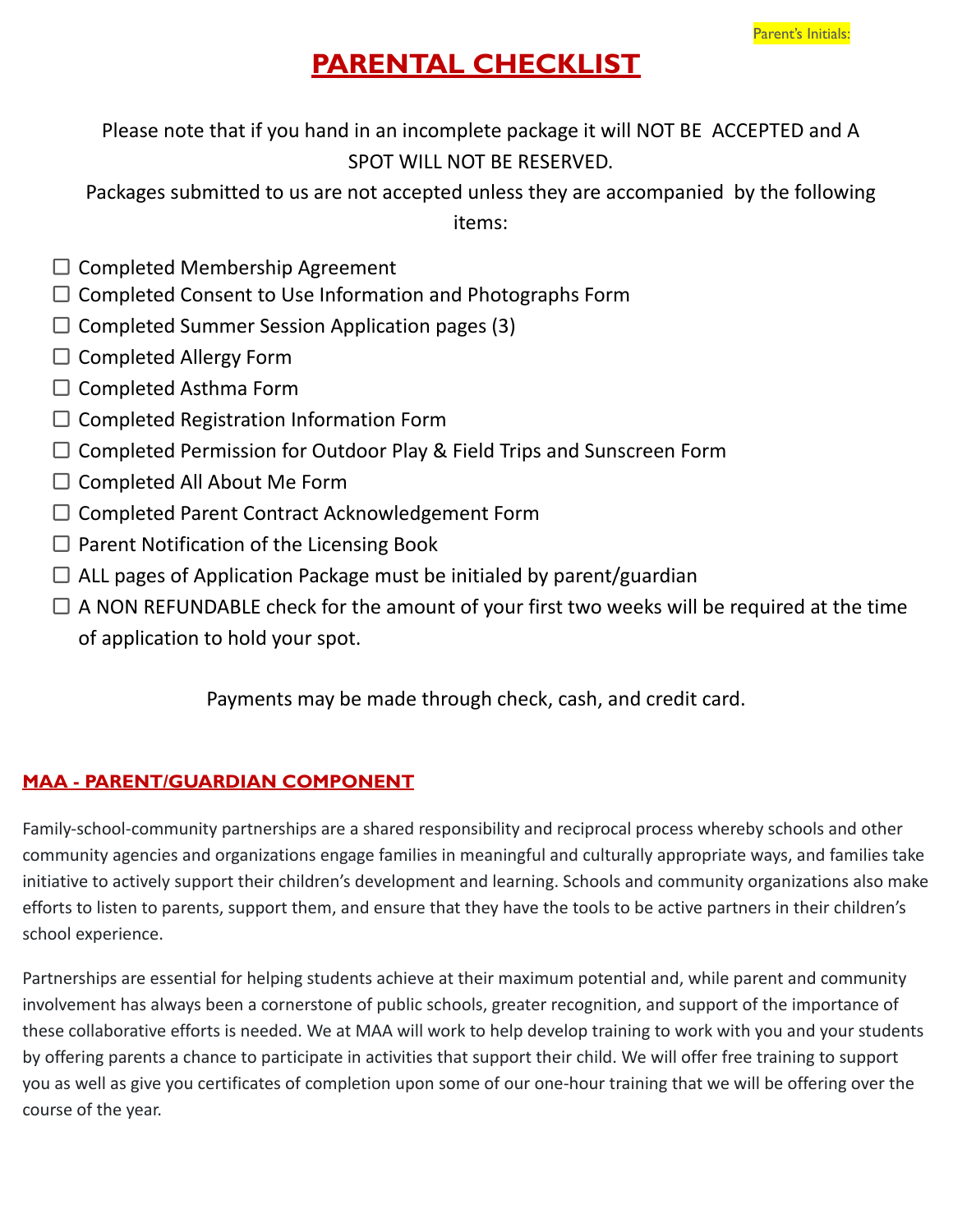#### **MEMBERSHIP AGREEMENT**

#### **Please print neatly as the information is very important in the case of an emergency and we need to have accurate information.**

| <b>Date of Application:</b>    |              |  |  |
|--------------------------------|--------------|--|--|
| Child's name:                  |              |  |  |
| Child's birth date: mm/dd /yy  | Child age:   |  |  |
| <b>Address:</b>                | Zip code:    |  |  |
| <b>Phone number:</b>           | Email:       |  |  |
| <b>Emergency contact name:</b> |              |  |  |
| <b>Relationship to child:</b>  | Emergency #: |  |  |

The Applicant hereby applies for membership for themselves and their child at **MAA Expanded Learning Center** and agrees to observe all the business' rules and regulations established for maintaining order and protecting the members from injury.

The Applicant hereby releases and forever discharges **MAA Expanded Learning Center** the Business, the owners, the officers, the instructors, the members, and authorized guests from any and all actions, causes of action, claims and demands whatsoever for damage, loss, or injury, howsoever arising which may hereafter be sustained by my child, in consequence of my membership in the **MAA Expanded Learning Center** program.

I, \_\_\_\_\_\_\_\_\_\_\_\_\_\_\_\_\_\_\_\_\_\_\_\_\_\_\_\_\_\_\_\_\_\_\_\_\_\_the\_\_\_\_\_\_\_\_\_\_\_\_\_\_\_\_\_\_\_\_\_\_\_ (RELATIONSHIP) of the Applicant hereby consent to the above application and in consideration of the acceptance of the same, I hereby agree to indemnify and save harmless, **MAA Expanded Learning Center**, owners, their officers, instructors, members and authorized guests of and from any liability of any nature of kind whatsoever arising out of or in any way connected with any claims or demands made by or on behalf of the Applicant.

 $\_$  , and the set of the set of the set of the set of the set of the set of the set of the set of the set of the set of the set of the set of the set of the set of the set of the set of the set of the set of the set of th

\_\_\_\_\_\_\_\_\_\_\_\_\_\_\_\_\_\_\_\_\_\_\_\_\_\_\_\_\_\_\_\_\_\_\_\_\_\_ \_\_\_\_\_\_\_\_\_\_\_\_\_\_\_\_\_\_\_\_\_\_\_\_\_\_\_\_\_\_\_

IN WITNESS WHEREOF the Parties have executed this Agreement.

**Parent or Guardian's Signature** Date Date Date

**MAA Expanded Learning Center** OFFICER/OWNER Date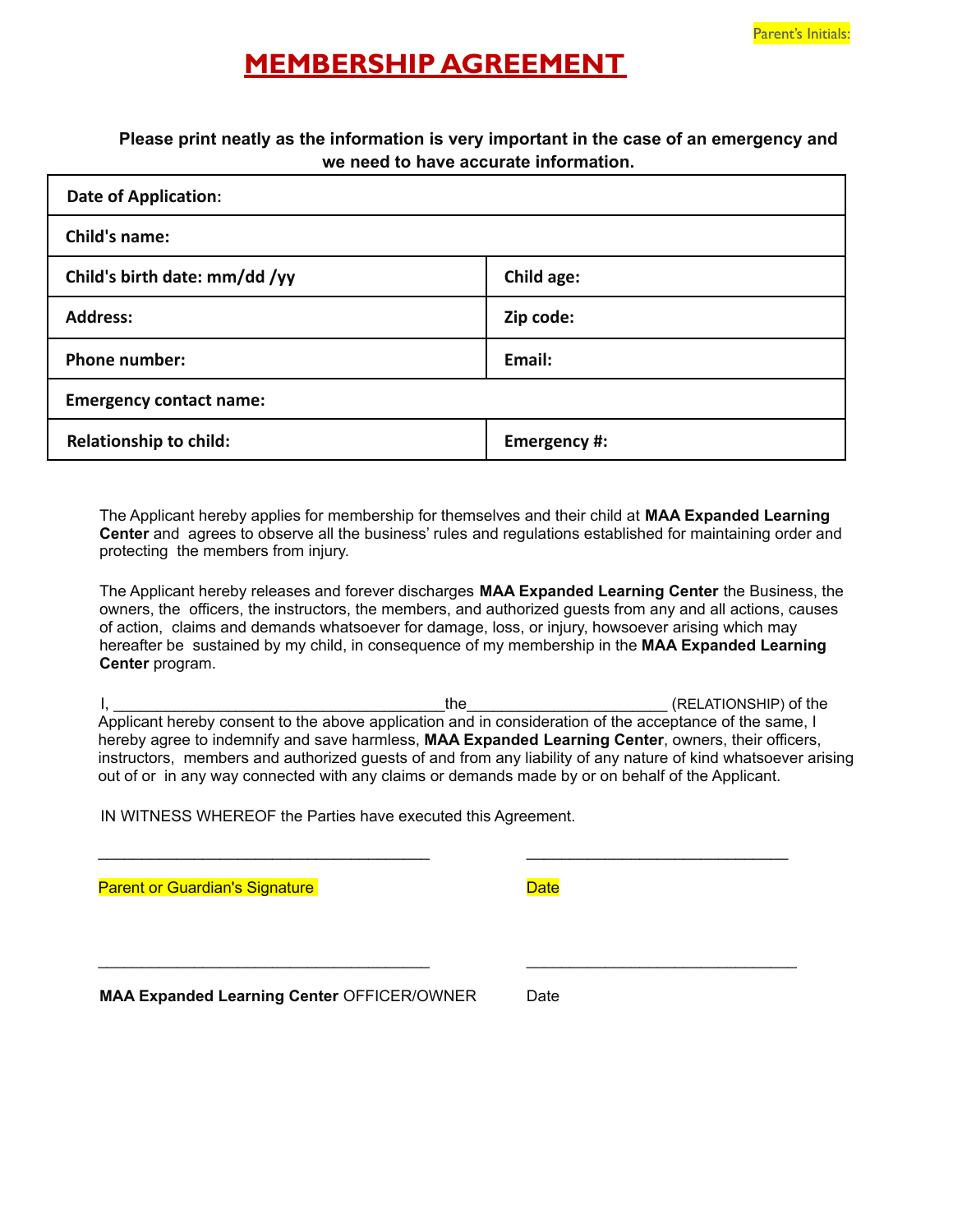# **CONSENT TO USE INFORMATION AND PHOTOGRAPH(S)**

The undersigned's child, The undersigned's child, The undersigned's child, The undersigned's child, offered by MAA Expanded Learning Center. We may require, from time to time, the use of the name and/or photograph(s) of the Child for promotional and marketing materials. The undersigned is not required by law to consent to such use of personal information or photograph(s). Pursuant to the provisions of the Privacy Act, subject to certain exceptions, the undersigned has the right of access to, and protection of, personal information and materials, which may be collected by MAA Expanded Learning Center about the Child. The undersigned consents to MAA Expanded Learning Center using the name of the Child and/or photograph(s) of the Child at the following location or for the following promotional materials:

 $\Box$  the Center

- $\Box$  advertising and marketing materials
- $\Box$  specials events notification in local newspapers
- **closed Facebook page only available to parents and staff**
- $\Box$  open social media pages (available to the public)
- $\Box$  all of the above
- $\Box$  none of the above
- $\Box$  BY CHECKING THIS BOX, I acknowledge that I have been informed that MAA Expanded Learning Center has cameras installed for security and internal monitoring.

| Signed this, <u>J</u><br>day of | 202        |
|---------------------------------|------------|
| Signature:                      | Signature: |
| Name(s) in full                 |            |

 $\_$  , and the state of the state of the state of the state of the state of the state of the state of the state of the state of the state of the state of the state of the state of the state of the state of the state of the Current Home Address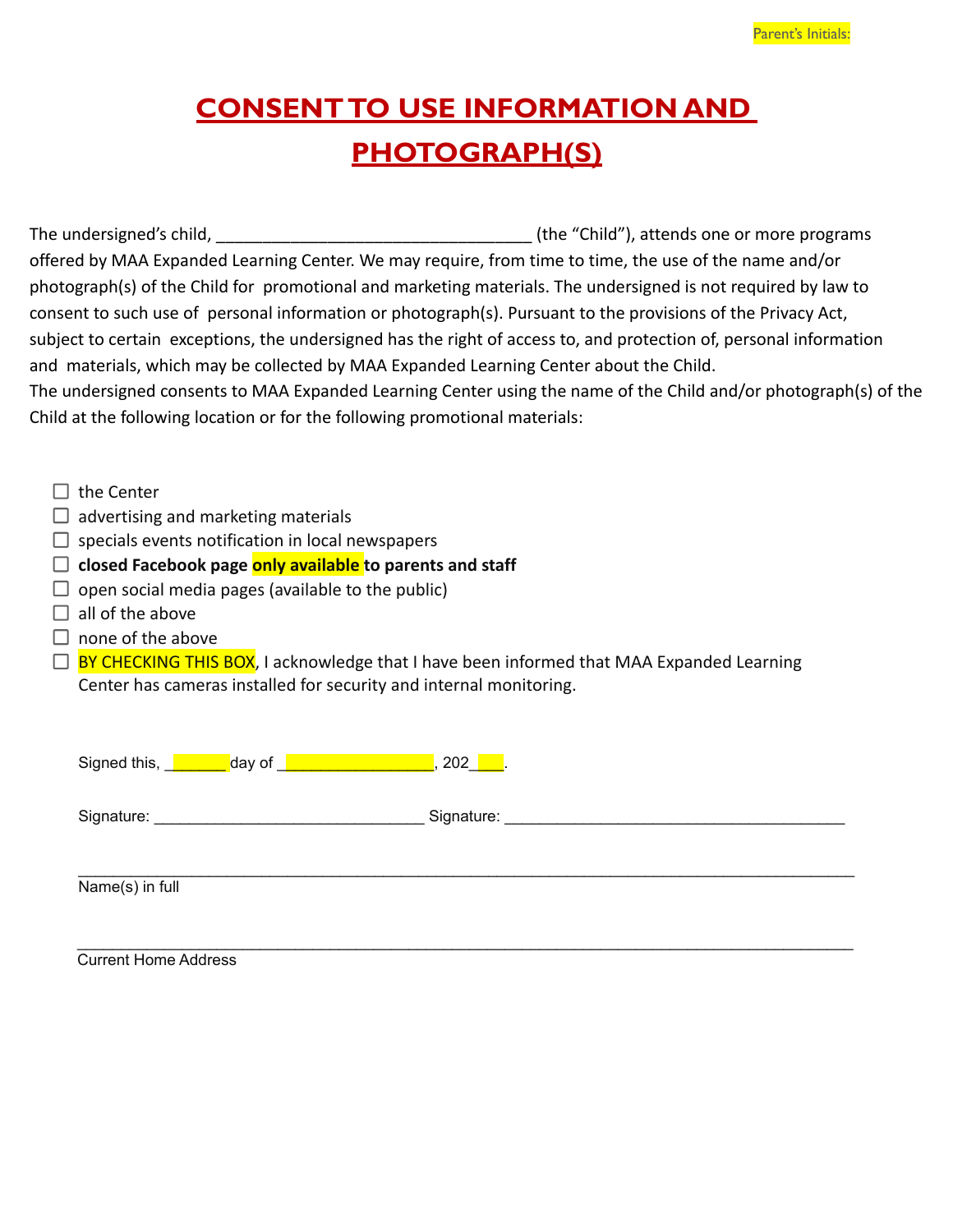# **SUMMER SESSIONS APPLICATION PAGE I**

|                                         |                                                                                                                                                                                                                                                                                                                                                                                                                   | Child's Name:                                                                                                            |
|-----------------------------------------|-------------------------------------------------------------------------------------------------------------------------------------------------------------------------------------------------------------------------------------------------------------------------------------------------------------------------------------------------------------------------------------------------------------------|--------------------------------------------------------------------------------------------------------------------------|
|                                         | Date of Birth: $\frac{1}{\sqrt{1-\frac{1}{2}}}\frac{1}{\sqrt{1-\frac{1}{2}}}\frac{1}{\sqrt{1-\frac{1}{2}}}\frac{1}{\sqrt{1-\frac{1}{2}}}\frac{1}{\sqrt{1-\frac{1}{2}}}\frac{1}{\sqrt{1-\frac{1}{2}}}\frac{1}{\sqrt{1-\frac{1}{2}}}\frac{1}{\sqrt{1-\frac{1}{2}}}\frac{1}{\sqrt{1-\frac{1}{2}}}\frac{1}{\sqrt{1-\frac{1}{2}}}\frac{1}{\sqrt{1-\frac{1}{2}}}\frac{1}{\sqrt{1-\frac{1}{2}}}\frac{1}{\sqrt{1-\frac{1$ |                                                                                                                          |
|                                         |                                                                                                                                                                                                                                                                                                                                                                                                                   |                                                                                                                          |
|                                         |                                                                                                                                                                                                                                                                                                                                                                                                                   |                                                                                                                          |
|                                         |                                                                                                                                                                                                                                                                                                                                                                                                                   | Phone Number:                                                                                                            |
|                                         |                                                                                                                                                                                                                                                                                                                                                                                                                   | *We need to have work information for both parents. If you work at home please put down the name of the business and the |
| <b>business phone number. Thank you</b> |                                                                                                                                                                                                                                                                                                                                                                                                                   |                                                                                                                          |
|                                         |                                                                                                                                                                                                                                                                                                                                                                                                                   |                                                                                                                          |
|                                         |                                                                                                                                                                                                                                                                                                                                                                                                                   |                                                                                                                          |
|                                         |                                                                                                                                                                                                                                                                                                                                                                                                                   |                                                                                                                          |
|                                         |                                                                                                                                                                                                                                                                                                                                                                                                                   | Work Address and the contract of the contract of the contract of the contract of the contract of the contract of         |
|                                         |                                                                                                                                                                                                                                                                                                                                                                                                                   |                                                                                                                          |
|                                         |                                                                                                                                                                                                                                                                                                                                                                                                                   | Zip Code: Home Phone #: Cell phone                                                                                       |
|                                         |                                                                                                                                                                                                                                                                                                                                                                                                                   |                                                                                                                          |
|                                         |                                                                                                                                                                                                                                                                                                                                                                                                                   |                                                                                                                          |
|                                         |                                                                                                                                                                                                                                                                                                                                                                                                                   |                                                                                                                          |
|                                         | Work phone $\#$ : $\_\_\_\_\_\_\_\_\_\_\_\_\_\_\_\_\_\_\_\_\_\_\_\_\_\_\_\_\_\_\_\_$ Ext:                                                                                                                                                                                                                                                                                                                         |                                                                                                                          |
|                                         |                                                                                                                                                                                                                                                                                                                                                                                                                   | Work Address and the contract of the contract of the contract of the contract of the contract of the contract of         |
|                                         |                                                                                                                                                                                                                                                                                                                                                                                                                   |                                                                                                                          |
|                                         | Zip Code: Mome Phone #: Cell phone_                                                                                                                                                                                                                                                                                                                                                                               |                                                                                                                          |
|                                         |                                                                                                                                                                                                                                                                                                                                                                                                                   |                                                                                                                          |
|                                         | <b>Emergency Contacts (other than Legal Guardians):</b>                                                                                                                                                                                                                                                                                                                                                           |                                                                                                                          |
|                                         |                                                                                                                                                                                                                                                                                                                                                                                                                   |                                                                                                                          |
|                                         |                                                                                                                                                                                                                                                                                                                                                                                                                   |                                                                                                                          |
|                                         | Home Address:                                                                                                                                                                                                                                                                                                                                                                                                     |                                                                                                                          |
|                                         |                                                                                                                                                                                                                                                                                                                                                                                                                   |                                                                                                                          |
| Email address:                          |                                                                                                                                                                                                                                                                                                                                                                                                                   | <u> 1989 - Jan James James Barnett, martin de filosofoar (h. 1989).</u>                                                  |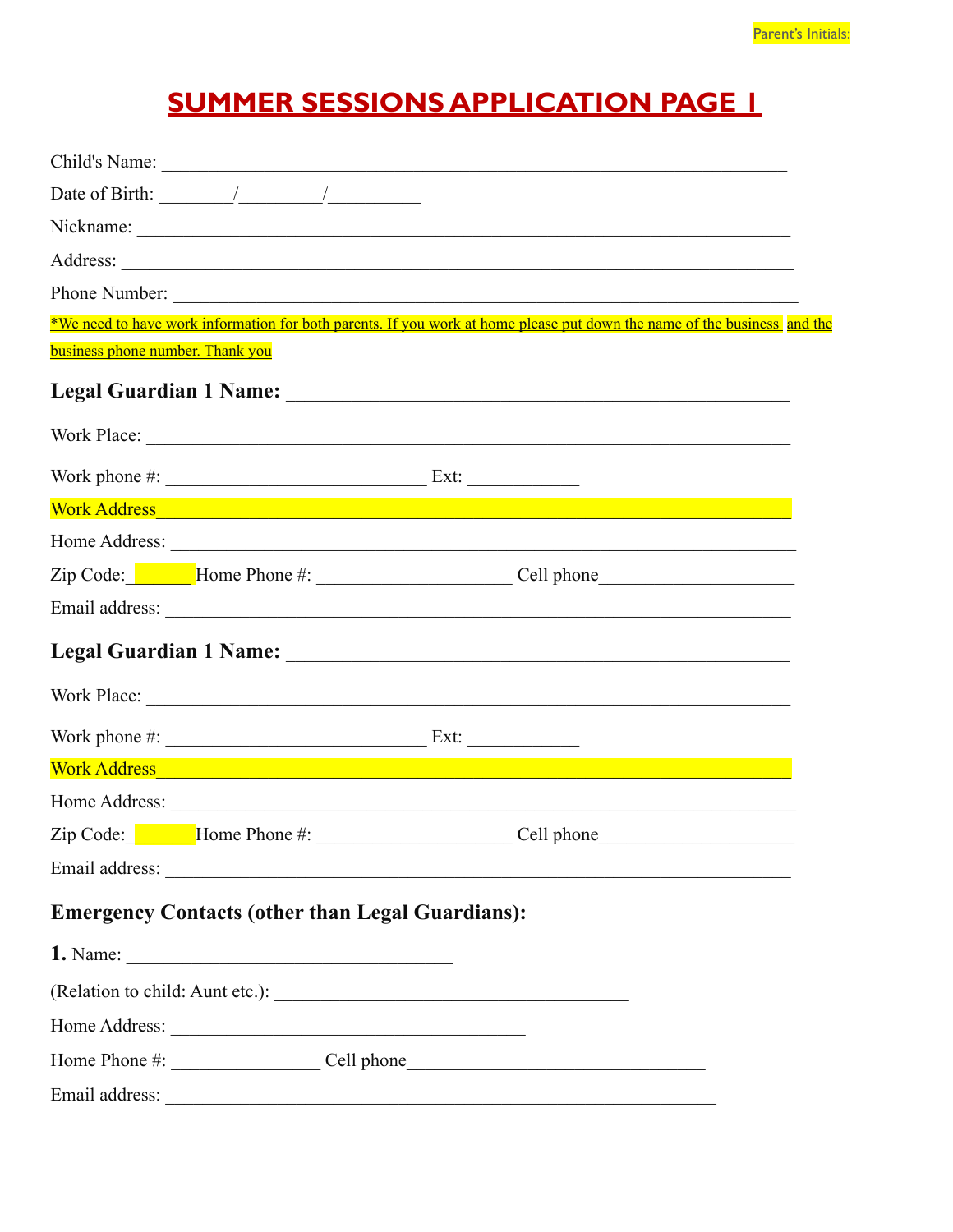## **SUMMER SESSIONS APPLICATION PAGE 2**

- Summer Payments can be made by cc, cash, or check made payable to **Michigan AfterSchool Association**
- Summer Sessions are Monday through Friday (8:00am to 5:00pm).
- There is a \$100 registration fee for Summer Sessions. This will include a year of membership with Michigan AfterSchool Association
- Check One...
	- **Option 1:** I/We prefer to pay weekly (due on Monday of each week).
	- □ **Option 2:** I/We prefer to pay bi-weekly (due on the Monday of every other week).

Our weekly or bi-weekly selected tuition price is \$ \_\_\_\_\_\_\_\_\_\_\_\_\_\_\_\_\_\_\_\_\_\_.

MAA will be offering 2 Summer Sessions for ages 3-10. We will have an emphasis on summer learning loss, focusing on literacy.

- Session 1 June 13 through July 15, 8am-5pm, fee is \$795
- Session 2 July 18 through August 19, 8am-5pm, fee is \$795
	- If child is enrolled for Session 1 and 2, the discounted price will be \$1495

My child will be attending

 $\Box$  Session 1

 $\Box$  Session 2

Late pickup fee - \$15 for first 15 minutes late, \$5 for each additional 5 minutes

Some field trips will have an additional fee associated with them

The initial payment due is equal to two weeks of payment. \$\_\_\_\_\_\_\_\_\_\_\_\_\_\_\_\_\_\_\_\_\_.

A \$15 charge will be levied on the first NSF payment, the second payment returned as NSF will result in all future fees having to be paid in cash or certified check.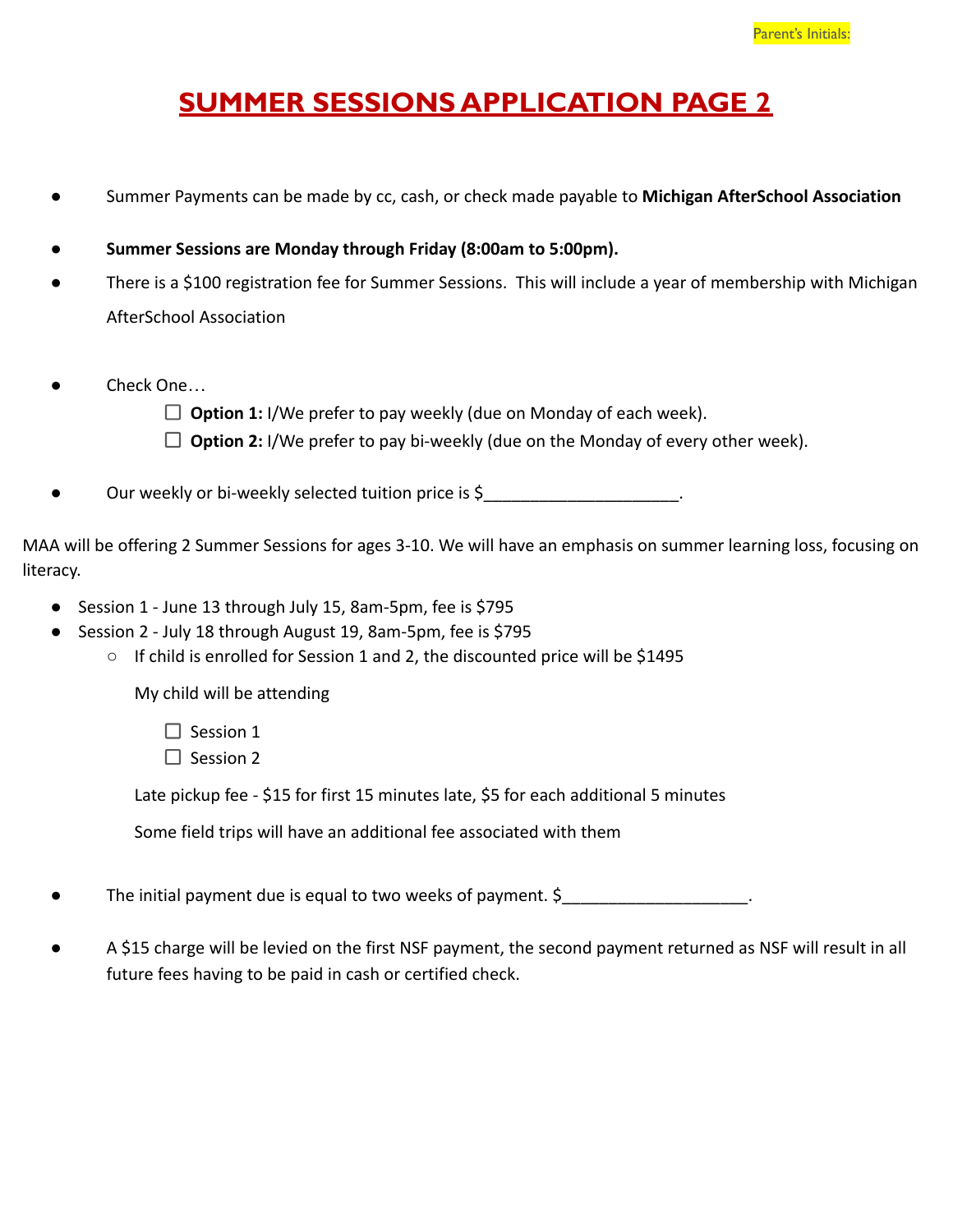# **SUMMER SESSIONS APPLICATION PAGE 3**

# Alternate Persons Authorized to Pick Up Child<br>(Other than legal guardians and emergency contacts):

| Other persons in the household:                         |  |
|---------------------------------------------------------|--|
|                                                         |  |
|                                                         |  |
|                                                         |  |
| Previous Communicable Diseases of child:                |  |
|                                                         |  |
|                                                         |  |
| Previous Illnesses or Injuries of child:                |  |
|                                                         |  |
|                                                         |  |
| Special Medical Conditions or Known Allergies of child: |  |
|                                                         |  |
| Record of Immunization: Attach a copy                   |  |
| Medication Administered Regularly: (specify details)    |  |
|                                                         |  |
| <b>Special Diet Requirements:</b>                       |  |
|                                                         |  |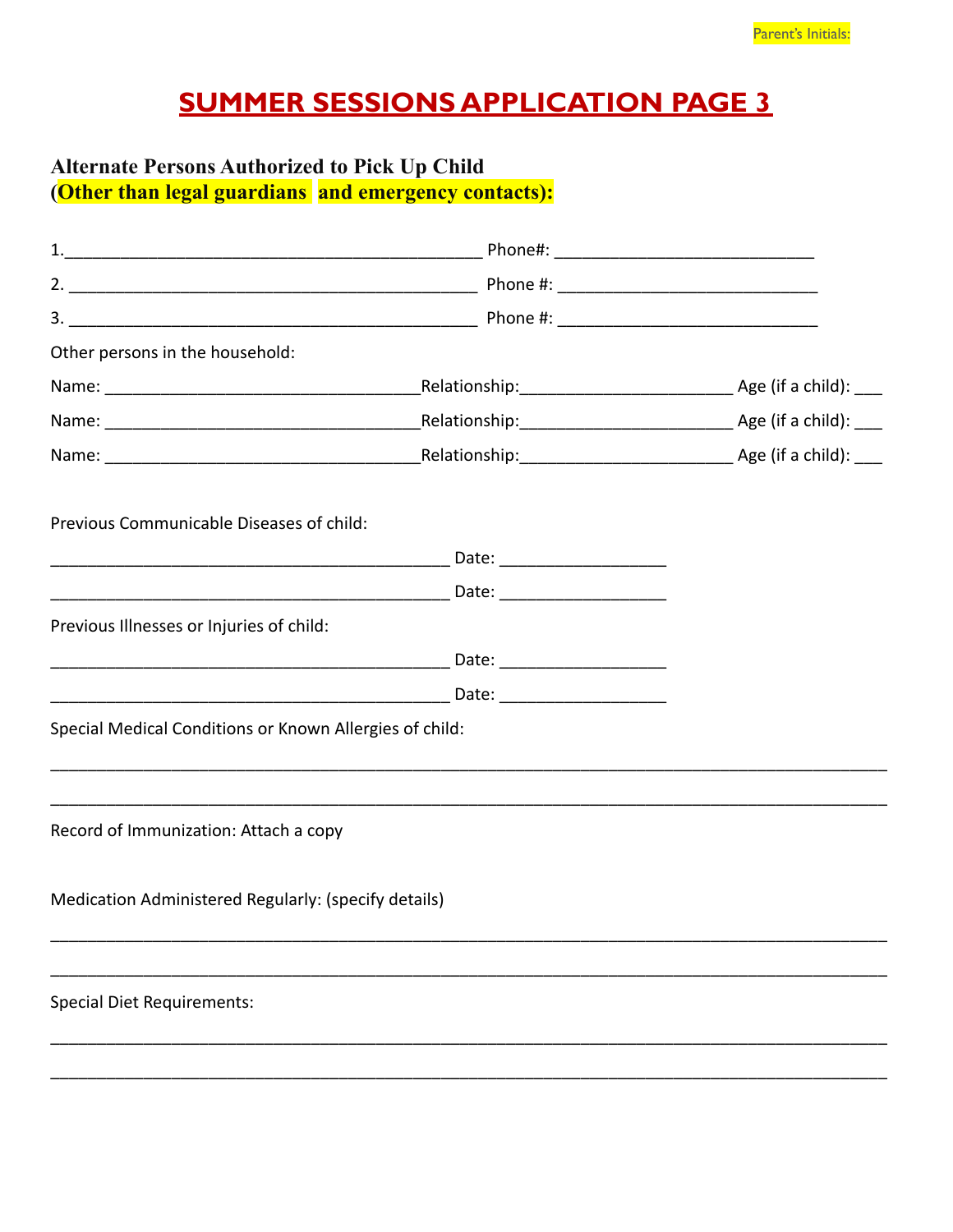#### **ALLERGY FORM**

Child's Name:

My CHILD **HAS ALLERGIES** PLEASE FOLLOW INSTRUCTIONS BELOW Signature of

| Signature of Parent: | date. |  |
|----------------------|-------|--|
|                      |       |  |
|                      |       |  |

My CHILD **DOES NOT HAVE ANY KNOWN ALLERGIES**

| Signature of<br><b>Parent:</b> |  |  |
|--------------------------------|--|--|
|                                |  |  |

\_\_\_\_\_\_\_\_\_\_\_\_\_\_\_\_\_\_\_\_\_\_\_\_\_\_\_\_\_\_\_\_\_\_\_\_\_\_\_\_\_\_\_\_\_\_\_\_\_\_\_\_\_\_\_\_\_\_\_\_\_\_\_\_\_\_\_\_\_\_ \_\_\_\_\_\_\_\_\_\_\_\_\_\_\_\_\_\_\_\_\_\_\_\_\_\_\_\_\_\_\_\_\_\_\_\_\_\_\_\_\_\_\_\_\_\_\_\_\_\_\_\_\_\_\_\_\_\_\_\_\_\_\_\_\_\_\_\_\_\_ \_\_\_\_\_\_\_\_\_\_\_\_\_\_\_\_\_\_\_\_\_\_\_\_\_\_\_\_\_\_\_\_\_\_\_\_\_\_\_\_\_\_\_\_\_\_\_\_\_\_\_\_\_\_\_\_\_\_\_\_\_\_\_\_\_\_\_\_\_\_

\_\_\_\_\_\_\_\_\_\_\_\_\_\_\_\_\_\_\_\_\_\_\_\_\_\_\_\_\_\_\_\_\_\_\_\_\_\_\_\_\_\_\_\_\_\_\_\_\_\_\_\_\_\_\_\_\_\_\_\_\_\_\_\_\_\_\_\_\_\_ \_\_\_\_\_\_\_\_\_\_\_\_\_\_\_\_\_\_\_\_\_\_\_\_\_\_\_\_\_\_\_\_\_\_\_\_\_\_\_\_\_\_\_\_\_\_\_\_\_\_\_\_\_\_\_\_\_\_\_\_\_\_\_\_\_\_\_\_\_\_ \_\_\_\_\_\_\_\_\_\_\_\_\_\_\_\_\_\_\_\_\_\_\_\_\_\_\_\_\_\_\_\_\_\_\_\_\_\_\_\_\_\_\_\_\_\_\_\_\_\_\_\_\_\_\_\_\_\_\_\_\_\_\_\_\_\_\_\_\_\_

\_\_\_\_\_\_\_\_\_\_\_\_\_\_\_\_\_\_\_\_\_\_\_\_\_\_\_\_\_\_\_\_\_\_\_\_\_\_\_\_\_\_\_\_\_\_\_\_\_\_\_\_\_\_\_\_\_\_\_\_\_\_\_\_\_\_\_\_\_\_ \_\_\_\_\_\_\_\_\_\_\_\_\_\_\_\_\_\_\_\_\_\_\_\_\_\_\_\_\_\_\_\_\_\_\_\_\_\_\_\_\_\_\_\_\_\_\_\_\_\_\_\_\_\_\_\_\_\_\_\_\_\_\_\_\_\_\_\_\_\_ \_\_\_\_\_\_\_\_\_\_\_\_\_\_\_\_\_\_\_\_\_\_\_\_\_\_\_\_\_\_\_\_\_\_\_\_\_\_\_\_\_\_\_\_\_\_\_\_\_\_\_\_\_\_\_\_\_\_\_\_\_\_\_\_\_\_\_\_\_\_

**Allergens or irritants that are particularly bothersome to my child:**

**Symptoms of my child's attacks:**

**SPECIFIC Instructions if my child has an ANAPHYLACTIC attack**

#### **MEDICATIONS for use in relation to an allergic reaction:**

| Date: | <b>Time of Dose:</b> | <b>Amount Given</b> | <b>How to administer</b> |
|-------|----------------------|---------------------|--------------------------|
|       |                      |                     |                          |
|       |                      |                     |                          |
|       |                      |                     |                          |
|       |                      |                     |                          |

❑ I authorize the staff of MAA Expanded Learning Center to administer the medication named above in the manner described.

Signature:\_\_\_\_\_\_\_\_\_\_\_\_\_\_\_\_\_\_\_\_\_\_\_\_\_\_\_\_\_\_\_\_\_\_\_\_\_\_\_\_\_\_\_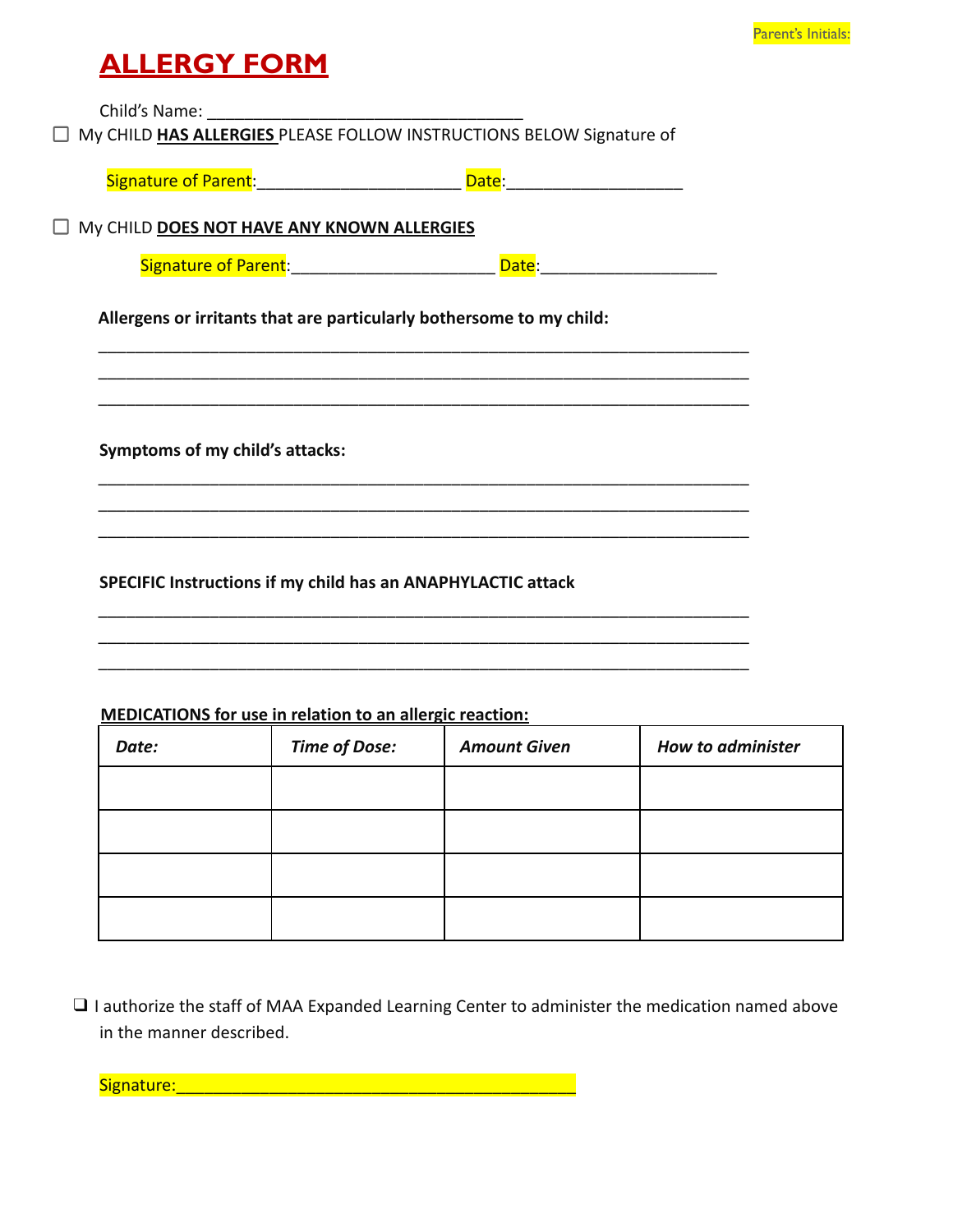#### **ASTHMA FORM**

Child's Name: My **CHILD HAS ASTHMA** PLEASE FOLLOW INSTRUCTIONS BELOW Signature of Parent: \_\_\_\_\_\_\_\_\_\_\_\_\_\_\_\_\_\_\_\_\_\_\_\_\_\_\_\_\_\_\_\_\_\_\_Date: \_\_\_\_\_\_\_\_\_\_\_\_\_\_\_\_\_\_ My **CHILD DOES NOT HAVE ASTHMA** Signature of Parent: \_\_\_\_\_\_\_\_\_\_\_\_\_\_\_\_\_\_\_\_\_\_\_\_\_\_\_\_\_ Date: \_\_\_\_\_\_\_\_\_\_\_\_\_\_\_\_\_\_\_\_\_\_\_ **Allergens or irritants that are particularly bothersome to my child:** \_\_\_\_\_\_\_\_\_\_\_\_\_\_\_\_\_\_\_\_\_\_\_\_\_\_\_\_\_\_\_\_\_\_\_\_\_\_\_\_\_\_\_\_\_\_\_\_\_\_\_\_\_\_\_\_\_\_\_\_\_\_\_\_\_\_\_\_\_\_ \_\_\_\_\_\_\_\_\_\_\_\_\_\_\_\_\_\_\_\_\_\_\_\_\_\_\_\_\_\_\_\_\_\_\_\_\_\_\_\_\_\_\_\_\_\_\_\_\_\_\_\_\_\_\_\_\_\_\_\_\_\_\_\_\_\_\_\_\_\_ \_\_\_\_\_\_\_\_\_\_\_\_\_\_\_\_\_\_\_\_\_\_\_\_\_\_\_\_\_\_\_\_\_\_\_\_\_\_\_\_\_\_\_\_\_\_\_\_\_\_\_\_\_\_\_\_\_\_\_\_\_\_\_\_\_\_\_\_\_\_ **Symptoms of my child's attacks:** \_\_\_\_\_\_\_\_\_\_\_\_\_\_\_\_\_\_\_\_\_\_\_\_\_\_\_\_\_\_\_\_\_\_\_\_\_\_\_\_\_\_\_\_\_\_\_\_\_\_\_\_\_\_\_\_\_\_\_\_\_\_\_\_\_\_\_\_\_\_ \_\_\_\_\_\_\_\_\_\_\_\_\_\_\_\_\_\_\_\_\_\_\_\_\_\_\_\_\_\_\_\_\_\_\_\_\_\_\_\_\_\_\_\_\_\_\_\_\_\_\_\_\_\_\_\_\_\_\_\_\_\_\_\_\_\_\_\_\_\_ \_\_\_\_\_\_\_\_\_\_\_\_\_\_\_\_\_\_\_\_\_\_\_\_\_\_\_\_\_\_\_\_\_\_\_\_\_\_\_\_\_\_\_\_\_\_\_\_\_\_\_\_\_\_\_\_\_\_\_\_\_\_\_\_\_\_\_\_\_\_ **Specific Instructions if my child has an asthma episode, including when to go to the hospital emergency department, how to administer medication and possible side effects**

**MEDICATIONS to use in relation to my child's asthma:**

| Date: | <b>Time of Dose:</b> | <b>Amount Given</b> | <b>How to administer</b> |
|-------|----------------------|---------------------|--------------------------|
|       |                      |                     |                          |
|       |                      |                     |                          |
|       |                      |                     |                          |
|       |                      |                     |                          |

\_\_\_\_\_\_\_\_\_\_\_\_\_\_\_\_\_\_\_\_\_\_\_\_\_\_\_\_\_\_\_\_\_\_\_\_\_\_\_\_\_\_\_\_\_\_\_\_\_\_\_\_\_\_\_\_\_\_\_\_\_\_\_\_\_\_\_\_\_\_ \_\_\_\_\_\_\_\_\_\_\_\_\_\_\_\_\_\_\_\_\_\_\_\_\_\_\_\_\_\_\_\_\_\_\_\_\_\_\_\_\_\_\_\_\_\_\_\_\_\_\_\_\_\_\_\_\_\_\_\_\_\_\_\_\_\_\_\_\_\_ \_\_\_\_\_\_\_\_\_\_\_\_\_\_\_\_\_\_\_\_\_\_\_\_\_\_\_\_\_\_\_\_\_\_\_\_\_\_\_\_\_\_\_\_\_\_\_\_\_\_\_\_\_\_\_\_\_\_\_\_\_\_\_\_\_\_\_\_\_\_

 $\Box$  I authorize the staff of MAA Expanded Learning Center to administer the medication named above in the manner described.

Signature:\_\_\_\_\_\_\_\_\_\_\_\_\_\_\_\_\_\_\_\_\_\_\_\_\_\_\_\_\_\_\_\_\_\_\_\_\_\_\_\_\_\_\_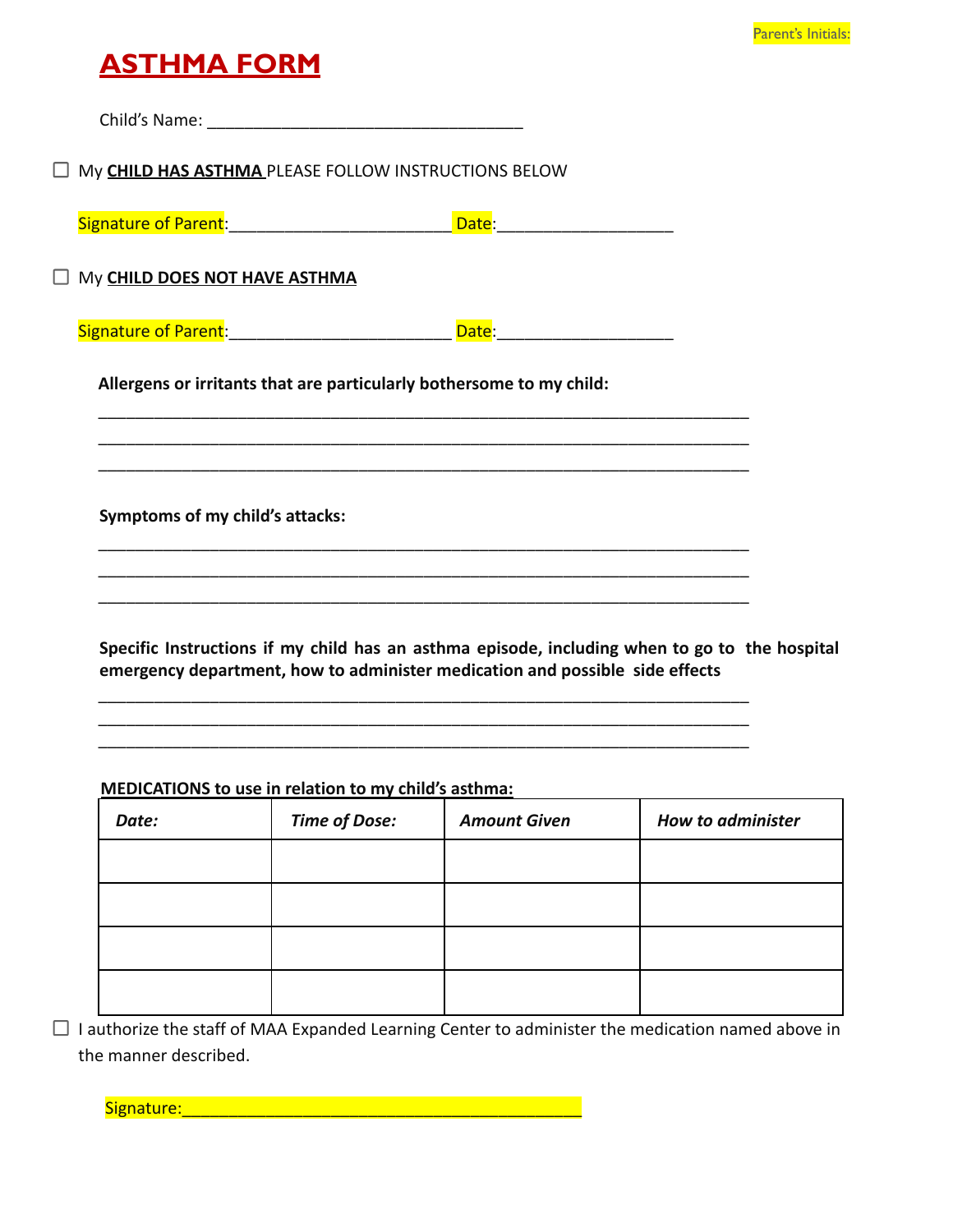## **PERMISSION FORM**

## **OUTDOOR PLAY & FIELD TRIPS**

This permission form will allow the teachers at our MAA Expanded Learning Center to take your child to the playground or park nearby. Your child will engage in supervised outdoor play at the playground at the teachers' discretion. This also includes supervised walks and visits to the park in the neighborhood surrounding our facility and field trips to area attractions. This permission form is valid from the first day your child is enrolled at MAA Expanded Learning Center until the end of the contracted services. As a parent or guardian of \_\_\_\_\_\_\_\_\_\_\_\_\_\_\_\_\_\_\_\_\_\_\_\_\_\_\_\_\_, I give permission to the staff of MAA Expanded Learning Center to take my child to the playground where they will engage in daily, supervised outdoor play. My child may accompany the staff to the playground at any time. My child may accompany the staff on walks in the neighborhood surrounding our facility and field trips to area attractions.

\_\_\_\_\_\_\_\_\_\_\_\_\_\_\_\_\_\_\_\_\_\_\_\_\_\_\_\_\_\_\_\_\_\_\_\_\_\_\_\_\_\_\_\_\_\_\_\_ \_\_\_\_\_\_\_\_\_\_\_\_\_\_\_\_

\_\_\_\_\_\_\_\_\_\_\_\_\_\_\_\_\_\_\_\_\_\_\_\_\_\_\_\_\_\_\_\_\_\_\_\_\_\_\_\_\_\_\_\_\_\_\_\_ \_\_\_\_\_\_\_\_\_\_\_\_\_\_\_\_

Parent's Signature and Date Date of the Date of the Date Date of the Date Date of the Date Date of the Date of

## **SUNSCREEN PERMISSION**

This permission form gives the teachers at MAA Expanded Learning Center permission to apply sunscreen to your child(ren). Parents are required to provide one bottle of sunscreen per child/family. The sunscreen must be labeled with your child(ren)'s name(s). Sunscreen is only required during the spring and summer months. Parents are required to apply sunscreen to their child BEFORE they come to the Center each morning. Our teachers will only be applying sunscreen to the children in the afternoon before they go outside. We are required to treat sunscreen as a medicine; therefore, ALL sunscreen that is brought into the Center MUST be handed to a staff member. DO NOT LEAVE SUNSCREEN IN YOUR CHILDS CUBBIE! Thank you for helping us keep your children safe!

Parent's Signature **Date**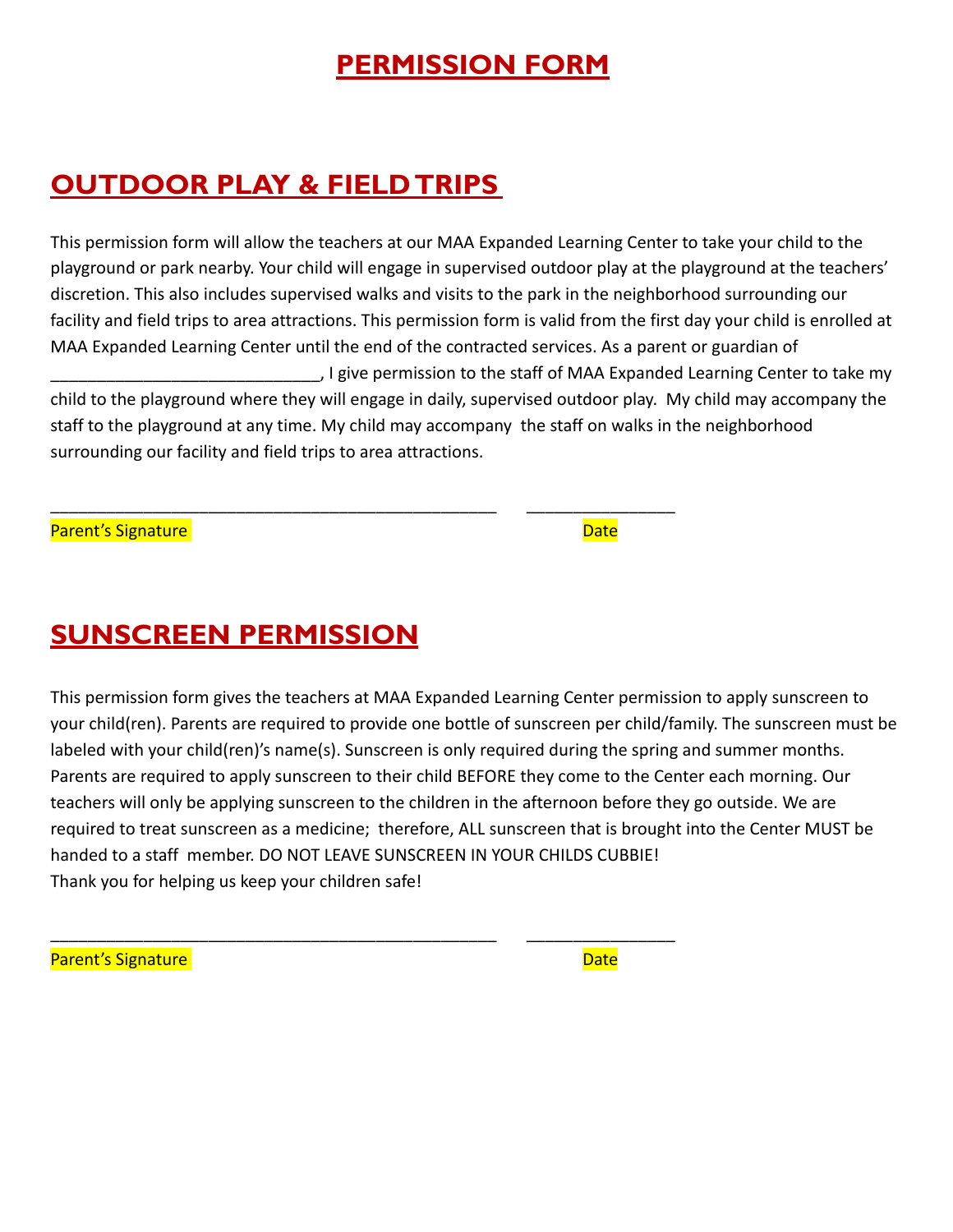#### **All About ME!**

(Attach optional photo here)

I have been to daycare before: Yes or No (Please circle)

My favorite things to do are:

My fears are:

I am potty trained; here is how I ask to go to the bathroom:

I need a little bit of help with:

If I am having a bad day this is sure to cheer me up:

My personality is:

Things that help me to rest my body are:

My level of physical activity is usually:

I have the following restrictions or limitations with physical activity: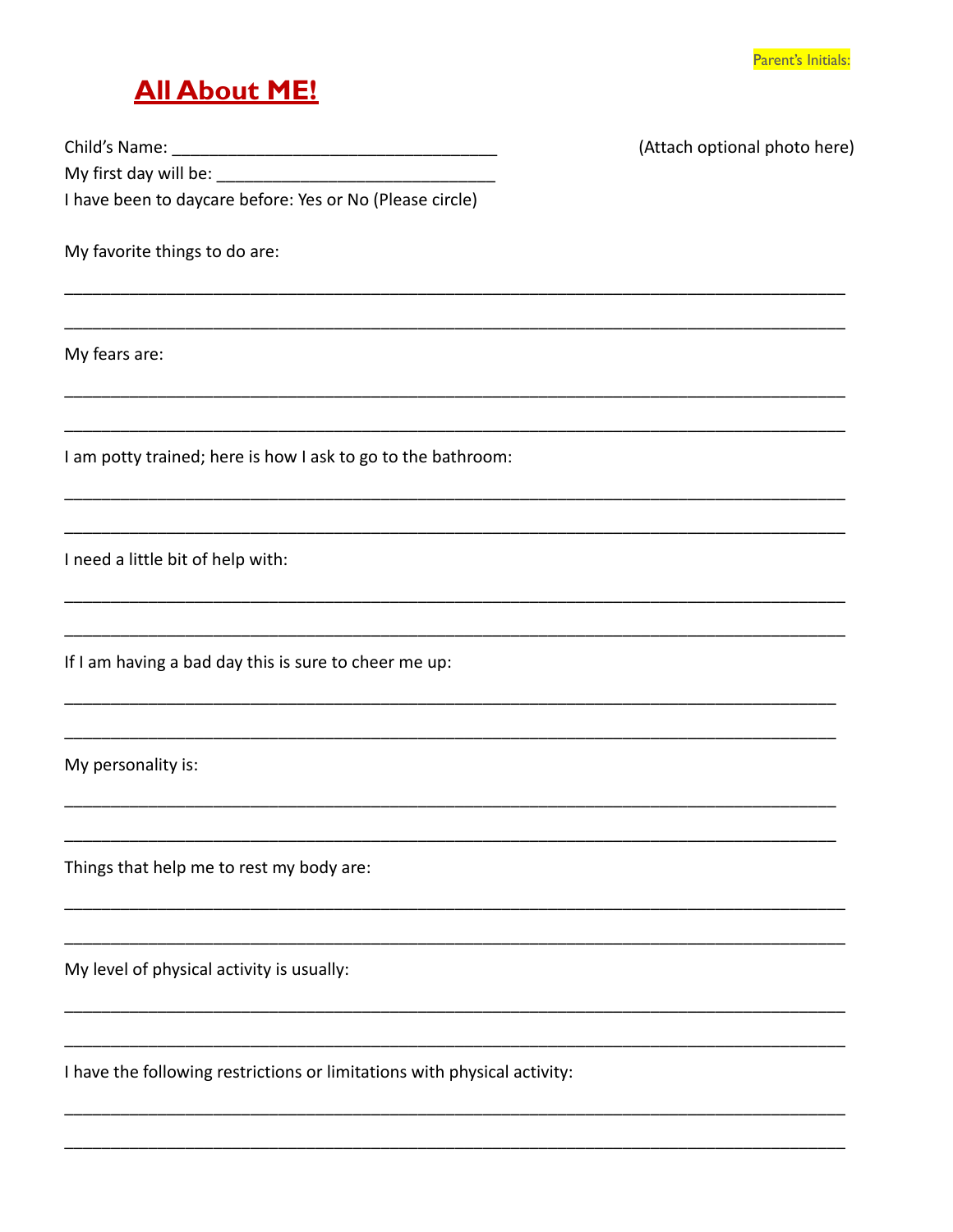# **PARENT CONTRACT ACKNOWLEDGEMENT**

I, \_\_\_\_\_\_\_\_\_\_\_\_\_\_\_\_\_\_\_\_\_\_\_\_\_\_\_\_\_\_\_\_\_\_\_\_\_\_\_\_\_\_\_\_\_\_ (The parent/legal guardian) of

(Name of child)

Have read and understood all contents of the parental contract. I understand that by signing this form, I acknowledge and will abide by all written rules and regulations of MAA Expanded Learning Center.

These forms must be returned to the center prior to the first day of admission.

\_\_\_\_\_\_\_\_\_\_\_\_\_\_\_\_\_\_\_\_\_\_\_\_\_\_\_\_\_\_\_\_\_\_\_\_\_\_\_\_\_\_\_\_\_\_\_\_

Signature of Parent/Legal Guardian

\_\_\_\_\_\_\_\_\_\_\_\_\_\_\_\_\_\_\_\_\_\_\_\_\_\_\_\_\_\_\_\_\_\_\_\_\_\_\_

\_\_\_\_\_\_\_\_\_\_\_\_\_\_\_\_\_\_\_\_\_\_\_\_\_\_\_\_\_\_\_\_\_\_\_\_\_\_\_

**Date**